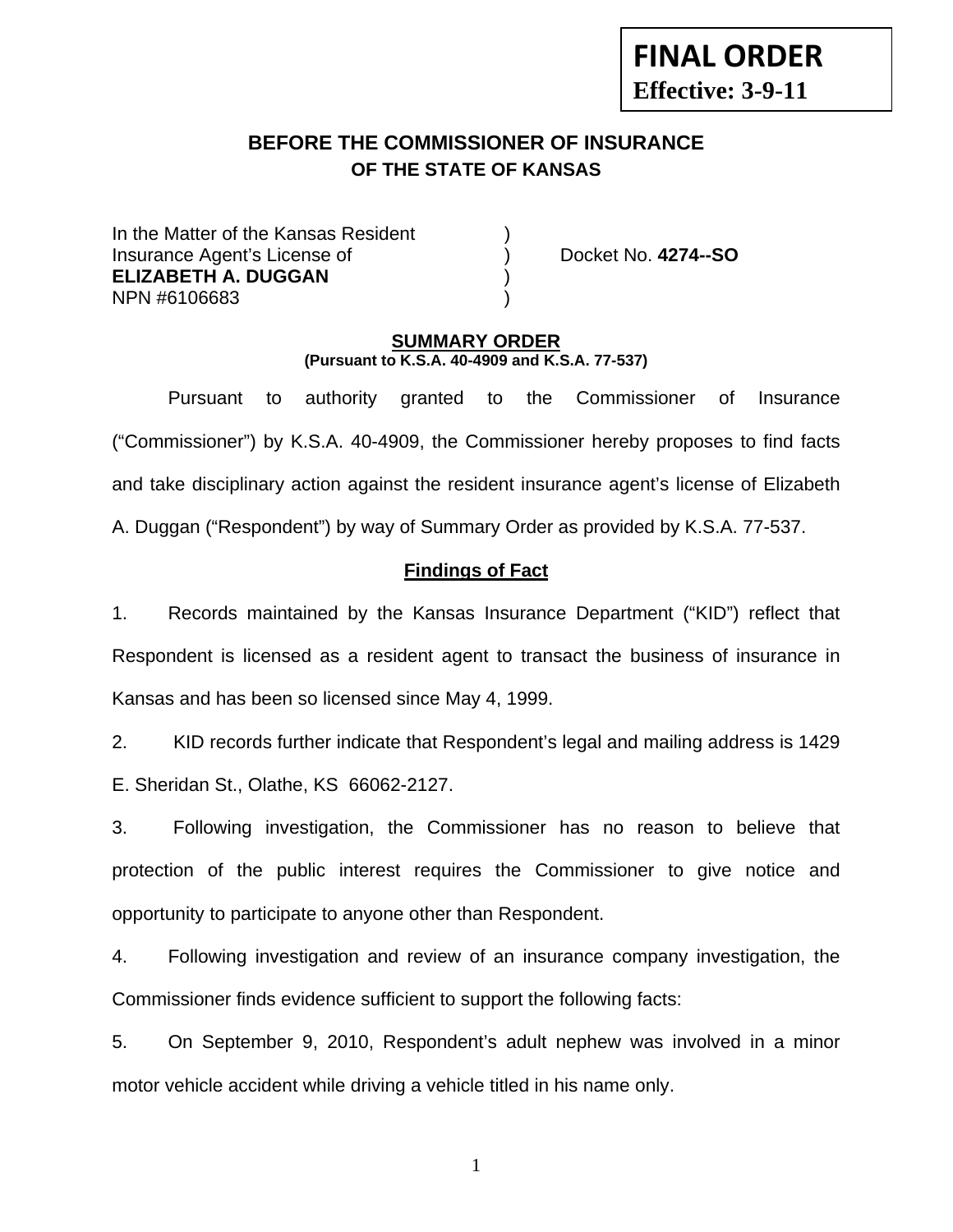6. Respondent's nephew resided with Respondent, and registration of the vehicle showed Respondent's address.

7. Respondent's nephew had allowed his automobile liability coverage to lapse.

8. Minutes after the accident, Respondent submitted a change adding her nephew as a driver and her nephew's vehicle to her existing Progressive automobile policy effective September 8, 2010.

9. Respondent contends she had agreed the evening before to add her nephew and his vehicle but had not yet submitted the change when he nephew called to tell her about the accident and obtain the policy number.

10. Following investigation, Progressive denied the claim.

# **Applicable Law**

11. K.S.A. 40-4909(a) provides, in relevant part:

"The commissioner may deny, suspend, revoke or refuse renewal of any license issued under this act if the commissioner finds that the applicant or license holder has. . . (8) Used any fraudulent, coercive, or dishonest practice, or demonstrated any incompetence, untrustworthiness, or financial irresponsibility in the conduct of business in this state or elsewhere. . . ." K.S.A. 40-4909(a).

- 12. "In lieu of taking any action under subsection (a), the commissioner may:
	- (1) Censure the person; or
	- (2) Issue an order imposing an administrative penalty up to a maximum of \$500 for each violation but not to exceed \$2,500 for the same violation occurring within any six consecutive calendar months from the date of the original violation unless such person knew or should have known that the violative act could give rise to siciplinary action under subsection (a). If such person knew or reasonably should have known the violative act could give rise to any disciplinary proceeding authorized by subsection (a), the commissioner may impose a penalty up to a mazimum of \$1,000 for each violation but not to exceed \$5,000 for the same violation occurring within any six consecutive calendar months from the date of the imposition of the original administrative penalty." K.S.A. 40-4909(h).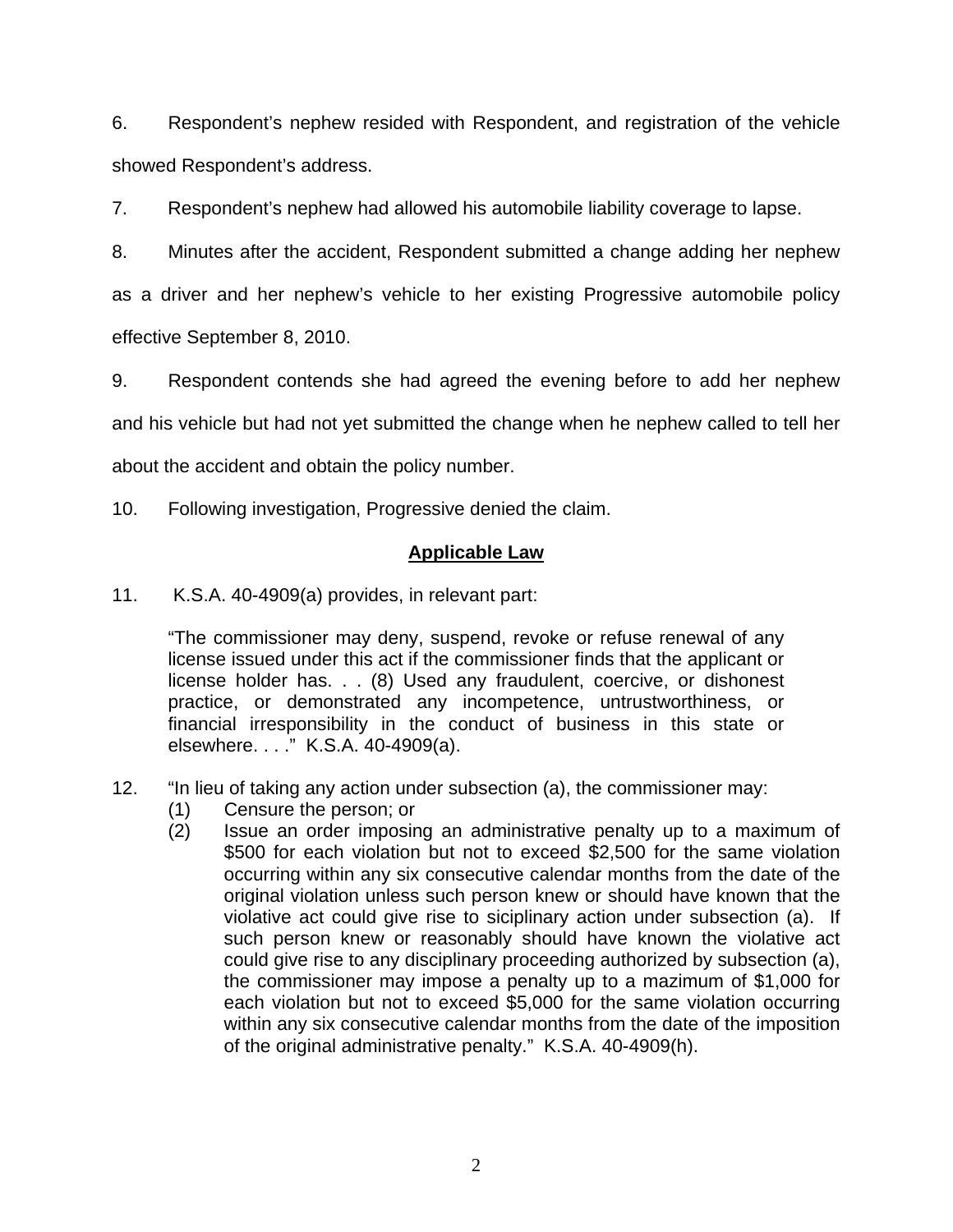13. In addition, the Commissioner may revoke any license issued under the Insurance Agents Licensing Act if the Commissioner finds that the interests of the insurer or the insurable interests of the public are not properly served under such license. K.S.A. 40-4909(b).

#### **Conclusions of Law**

14. The Commissioner has jurisdiction over Respondent as well as the subject matter of this proceeding, and such proceeding is held in the public interest.

15. The Commissioner finds, based on the findings of fact, that Respondent has either used a fraudulent or dishonest practice or she has demonstrated a lack of competence and trustworthiness in the conduct of business.

16. Based on the foregoing finding, the Commissioner concludes that sufficient grounds exist for the revocation of Respondent's insurance agent's license pursuant to K.S.A. 2009 Supp. 40-4909(a).

17. The Commissioner further concludes Respondent knew or should have known that her act would subject her to disciplinary action under K.S.A. 40-4909(a).

18. Based on the facts and circumstances set forth herein, it appears that the use of summary proceedings in this matter is appropriate, in accordance with the provisions set forth in K.S.A. 77-537(a), in that the use of summary proceedings does not violate any provision of the law, the protection of the public interest does not require the KID to give notice and opportunity to participate to persons other than Respondent, and after investigation, KID believes in good faith that the allegations will be supported to the applicable standard of proof.

3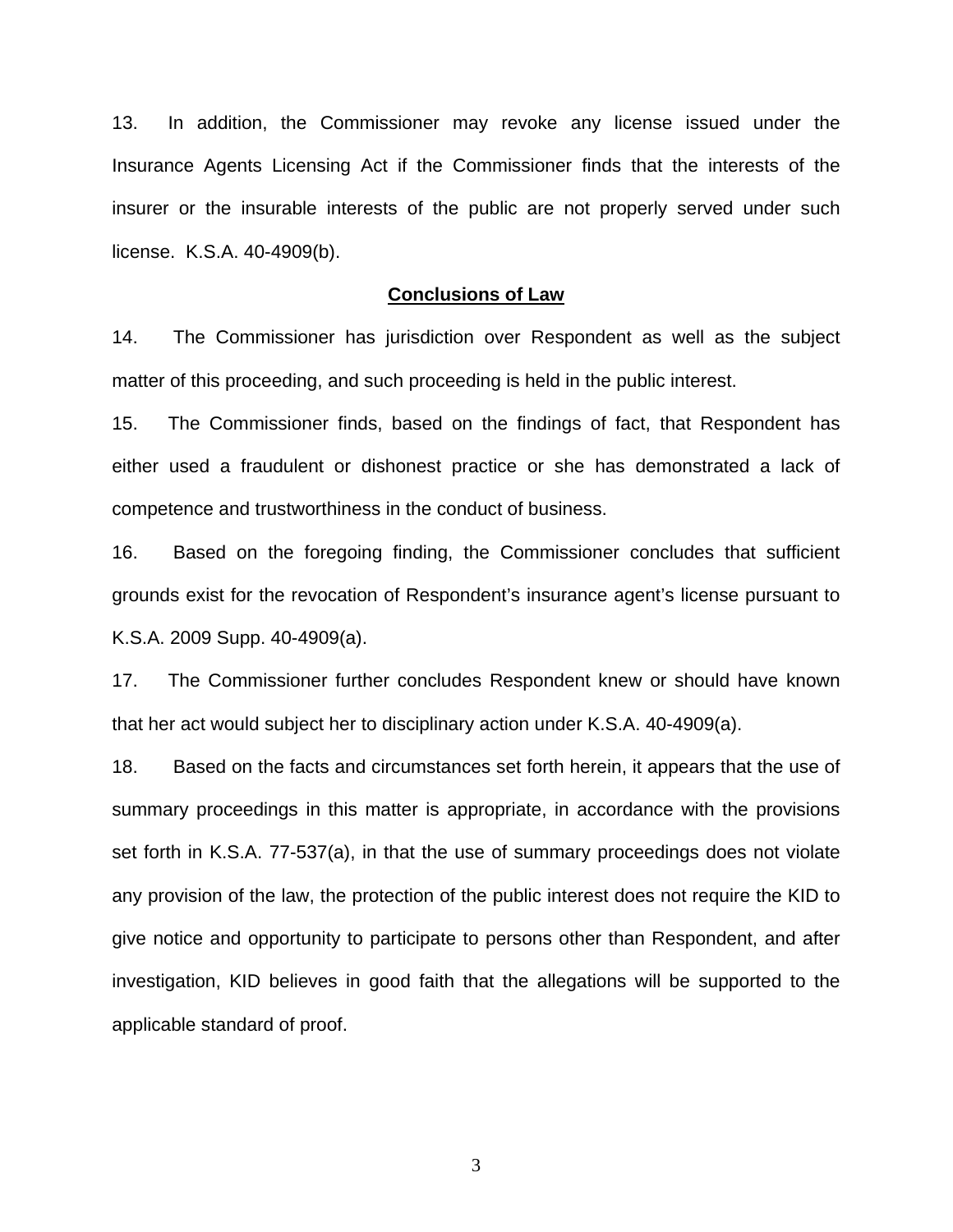**IT IS THEREFORE ORDERED BY THE COMMISSIONER OF INSURANCE THAT** 

- **1. Elizabeth A. Duggan shall pay an administrative penalty of \$1000**, which is due and owing immediately upon the effective date of this order, and
- **2. Elizabeth A. Duggan shall complete an additional three (3) credit hours of continuing education in ethics within ninety (90) days** of the effective date of this order. The continuing education hours must be obtained through courses approved by the Commissioner and shall not count toward the hours required for Respondent's next license renewal. Proof of completion must be submitted to the Legal Division of the Kansas Insurance Department on or before the 90<sup>th</sup> day after the effective date of this order.
- **3. It is further ordered,** that **if** the penalty and proof of the continuing education have not been submitted by the 91<sup>st</sup> day after the effective date of this order, the Kansas resident insurance agent's license of **Elizabeth A. Duggan** shall be **suspended without further notice** until the requirements are satisfied. In the event of such suspension, Elizabeth A Duggan shall promptly report the suspension to any company with which she holds an appointment and any agency with which she is affiliated and cease and desist from the sale, solicitation, or negotiation of insurance and/or receiving compensation deriving from the sale, solicitation, or negotiation of insurance conducted on and after the date of suspension unless and until the license is reinstated by further action of the Commissioner.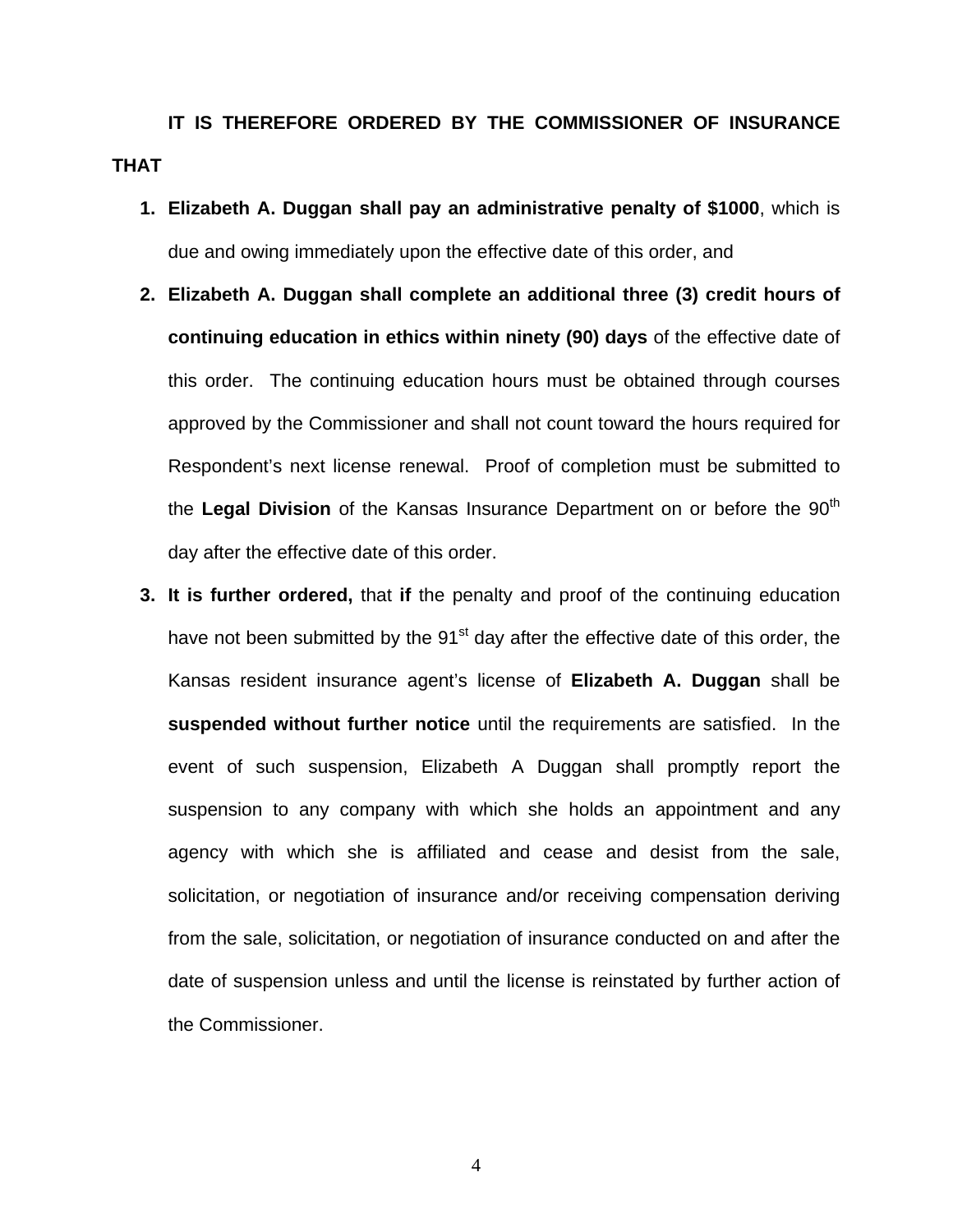# **IT IS SO ORDERED THIS** \_\_**18th**\_\_ **DAY OF FEBRUARY 2011, IN THE CITY OF TOPEKA, COUNTY OF SHAWNEE, STATE OF KANSAS.**



 \_\_/s/ Sandy Praeger\_\_\_\_\_\_\_\_\_\_\_\_\_\_ Sandy Praeger Commissioner of Insurance

 \_/s/ Zachary J.C. Anshutz\_\_\_\_\_\_\_\_\_\_ Zachary J.C. Anshutz General Counsel

# **NOTICE OF RIGHTS TO HEARING AND REVIEW**

# **Within fifteen (15) days of the date of service of this Summary Order,**

**Respondent** may submit a written request for a hearing pursuant to K.S.A. 77-537 and

K.S.A. 77-542. Any request for a hearing should be addressed to the following:

 Zachary J.C. Anshutz, General Counsel Kansas Insurance Department 420 S.W. 9<sup>th</sup> Street Topeka, Kansas 66612

If a hearing is requested, the Kansas Insurance Department will serve notice of the time and place of the hearing and information on procedures, right of representation, and other rights of parties relating to the conduct of the hearing.

**If a hearing is not requested in the time and manner stated above, this Summary Order shall become effective as a Final Order upon the expiration of time for requesting a hearing.** In the event Respondent files a Petition for Judicial Review, pursuant to K.S.A. 77-613(e), the agency officer to be served on behalf of the Kansas Insurance Department is